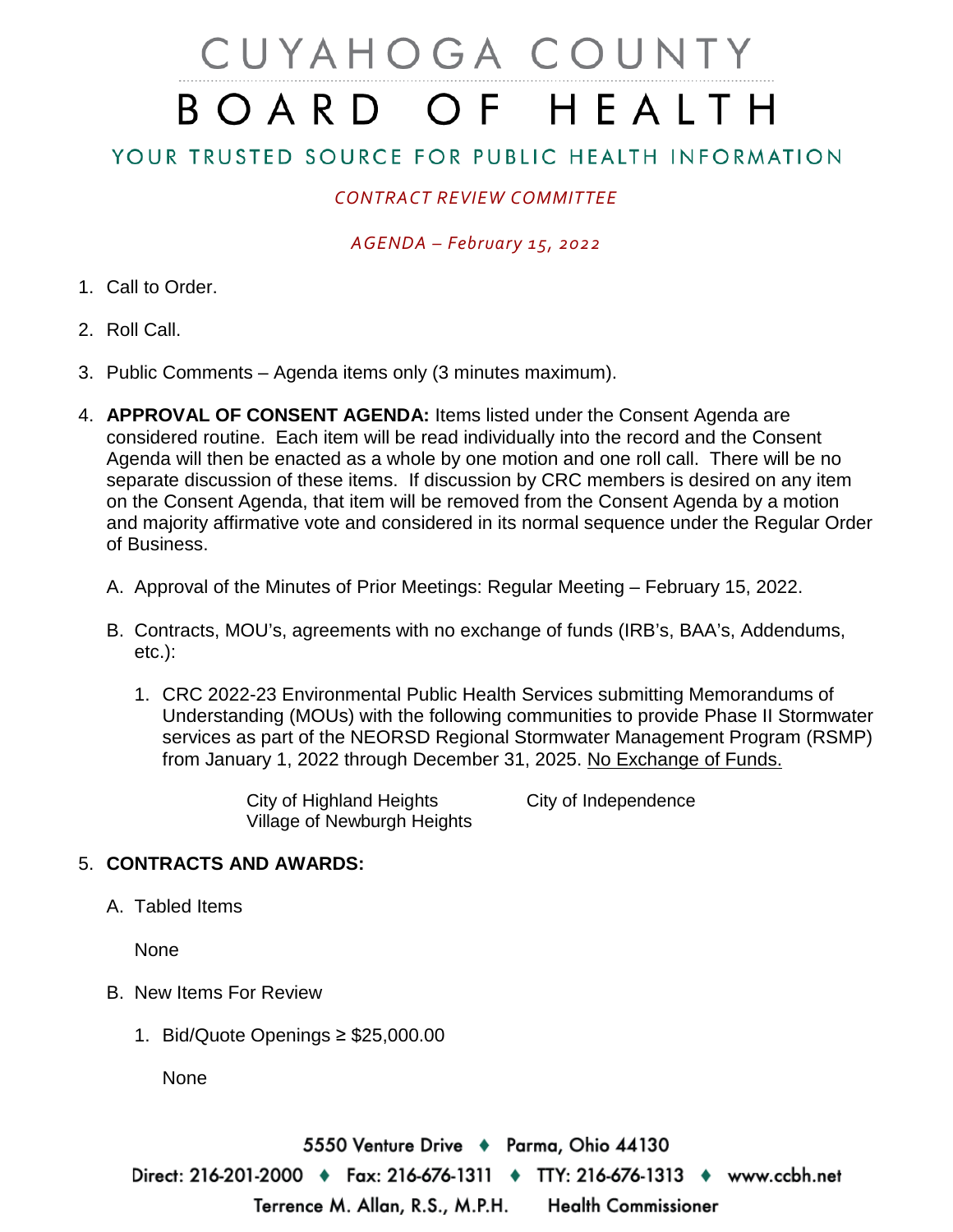- 2. Bid/Quote Openings < \$25,000.00
	- a. CRC 2022-24 17126 Scottsdale Blvd. Shaker Heights, Ohio 44120
- 3. Expenditures: Contracts < \$25,000.00
	- a. CRC 2022-25 Prevention and Wellness Services submitting a contract with Muse Content Group under the USDA Specialty Crop Block grant from October 1, 2021 through September 30, 2023. Amount to be paid to Muse Content Group is not to exceed \$20,000.00.

Purpose: To create a Harvest of the Month Content Hub on the website, create new Harvest of the month kits and execute a social media campaign.

Funding Source: 100% reimbursable through the FY2023 USDA Specialty Crop Block grant.

b. CRC 2022-26 Prevention and Wellness Services submitting a contract with A.J. Boggs & IXN dba IXN under the Ryan White Part A grant from February 28, 2022 through February 28, 2023. Amount to be paid to A.J. Boggs & IXN dba IXN is not to exceed \$21,399.67.

Purpose: To collect and host the cumulative client level data for Ryan White.

Funding Source: 100% reimbursable through the FY2022 Ryan White grant.

c. CRC 2022-27 Prevention and Wellness Services submitting the following contracts under the Racial and Ethnic Approaches to Community Health (REACH) grant from September 30, 2021 through September 29, 2022:

| <b>Conceptual Geniuses</b>      |  |
|---------------------------------|--|
| United Way of Greater Cleveland |  |

Amount to be paid not to exceed:  $$20,000.00$  $$12.237.00$ 

Purpose: Conceptual Geniuses will create messaging and develop materials to support the REACH strategies; United Way of Greater Cleveland will establish a HEAL resources and CDSMP workshop referral system through the 2-1-1 database.

Funding Source: 100% reimbursable through the FY2022 REACH grant.

d. CRC 2022-28 Prevention and Wellness Services submitting a Facility Use Agreement with Holy Spirit Catholic Church from February 24, 2022 through June 23, 2022. Amount to be paid to Holy Spirit Catholic Church is not to exceed \$12,500.00.

5550 Venture Drive → Parma, Ohio 44130 Direct: 216-201-2000 ♦ Fax: 216-676-1311 ♦ TTY: 216-676-1313 ♦ www.ccbh.net **Health Commissioner** Terrence M. Allan, R.S., M.P.H.